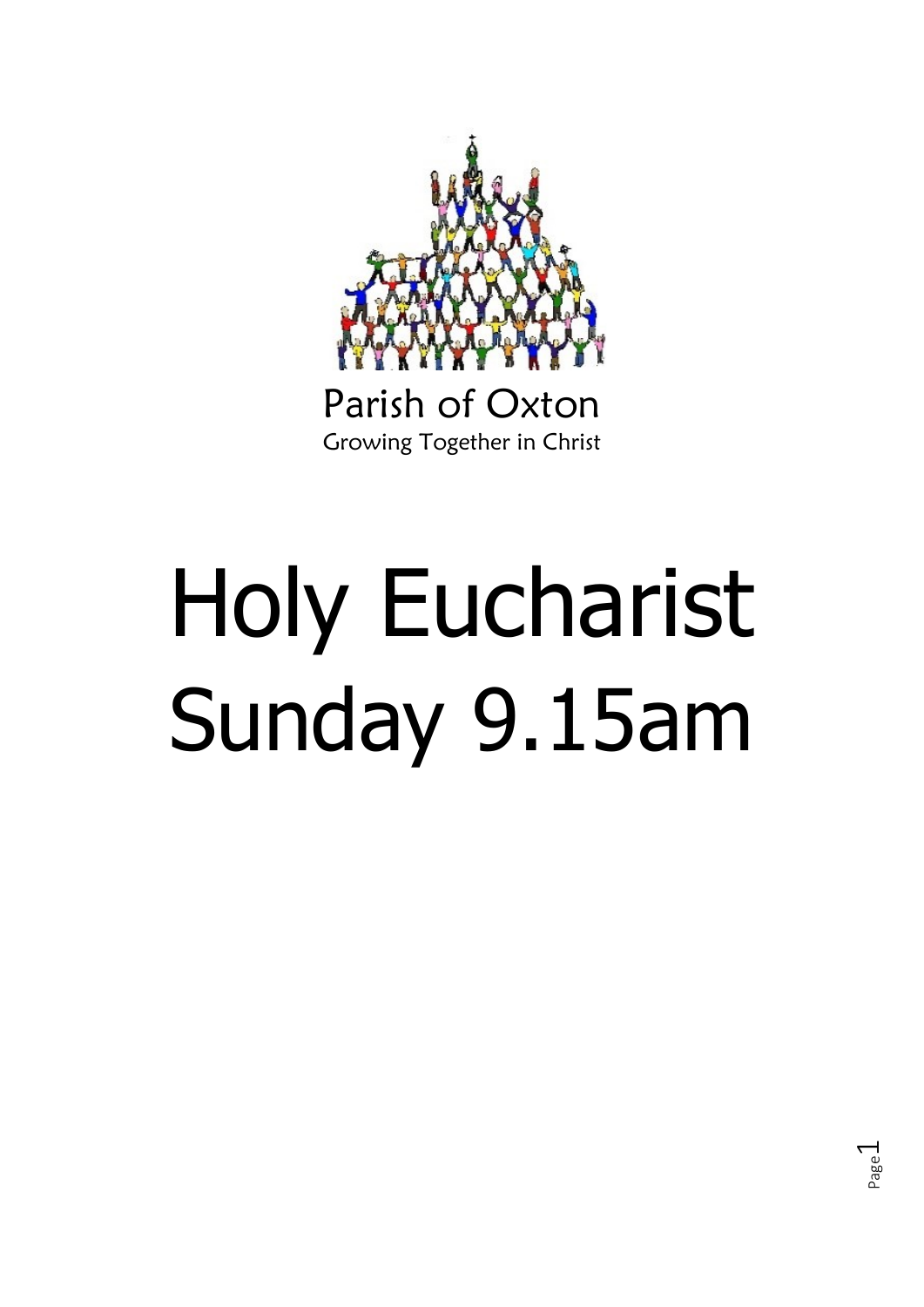# ¶ The Gathering

#### *The president may say*

In the name of the Father, and of the Son, and of the Holy Spirit.

*All* **Amen.**

# **The Greeting**

*The president greets the people*

The Lord be with you

*All* **and also with you.**

# **Prayers of Penitence**

*A minister says:*

Let us confess our sins in penitence and faith, firmly resolved to keep God's commandments and to live in love and peace with all.

*All* **Most merciful God,**

**Father of our Lord Jesus Christ, we confess that we have sinned in thought, word and deed. We have not loved you with our whole heart. We have not loved our neighbours as ourselves. In your mercy forgive what we have been,**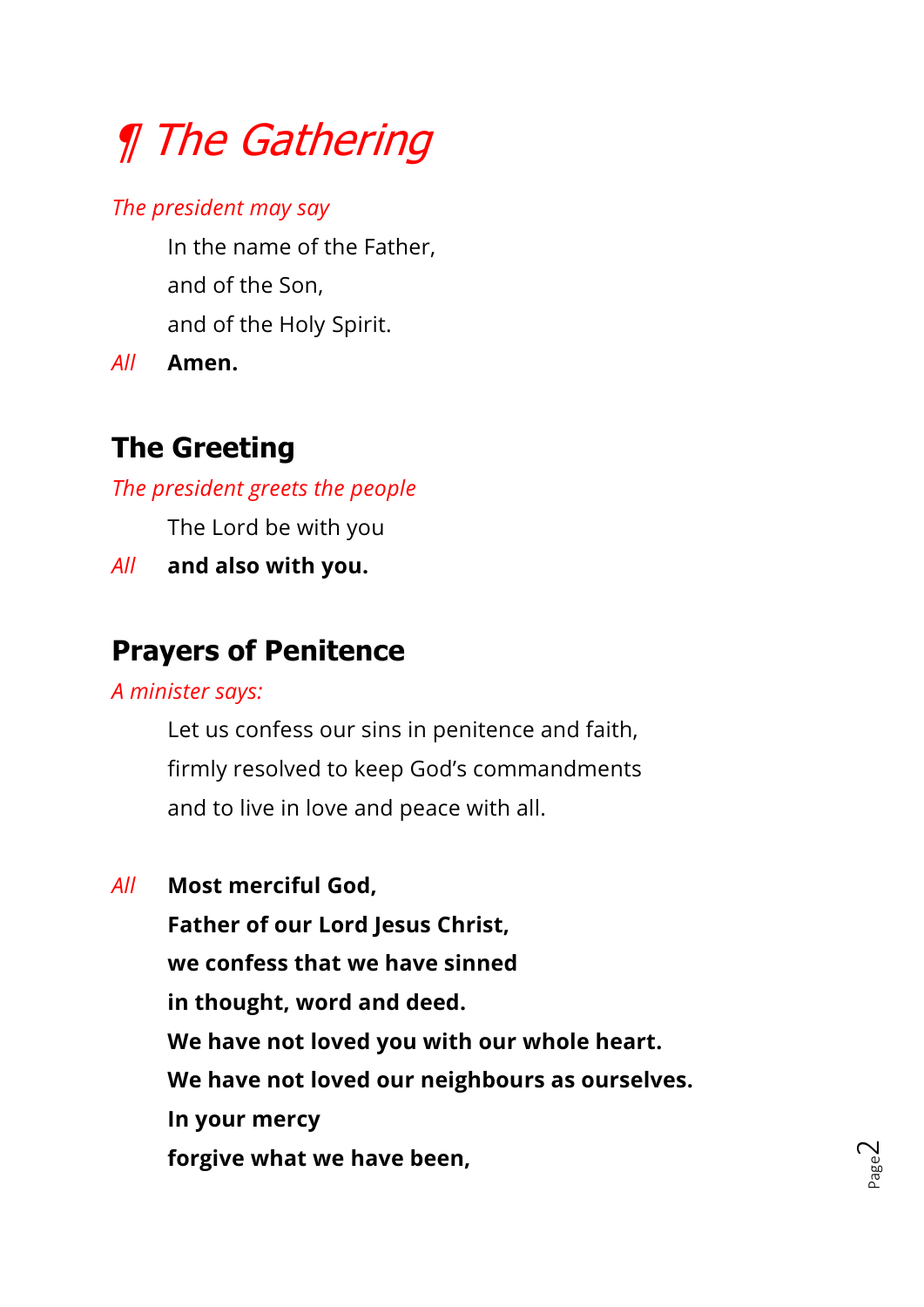**help us to amend what we are, and direct what we shall be; that we may do justly, love mercy, and walk humbly with you, our God. Amen.**

#### *The president says*

Almighty God, who forgives all who truly repent, have mercy upon you, pardon and deliver you from all your sins, confirm and strengthen you in all goodness, and keep you in life eternal; through Jesus Christ our Lord.

*All* **Amen.**

## **Gloria in Excelsis**

#### *Except in Advent and Lent, we sing*

Glory to God in the highest, and peace to his people on earth.

Lord God, heavenly King, almighty God and Father, we worship you, we give you thanks, we praise you for your glory.

Lord Jesus Christ, only Son of the Father, Lord God, Lamb of God, you take away the sin of the world: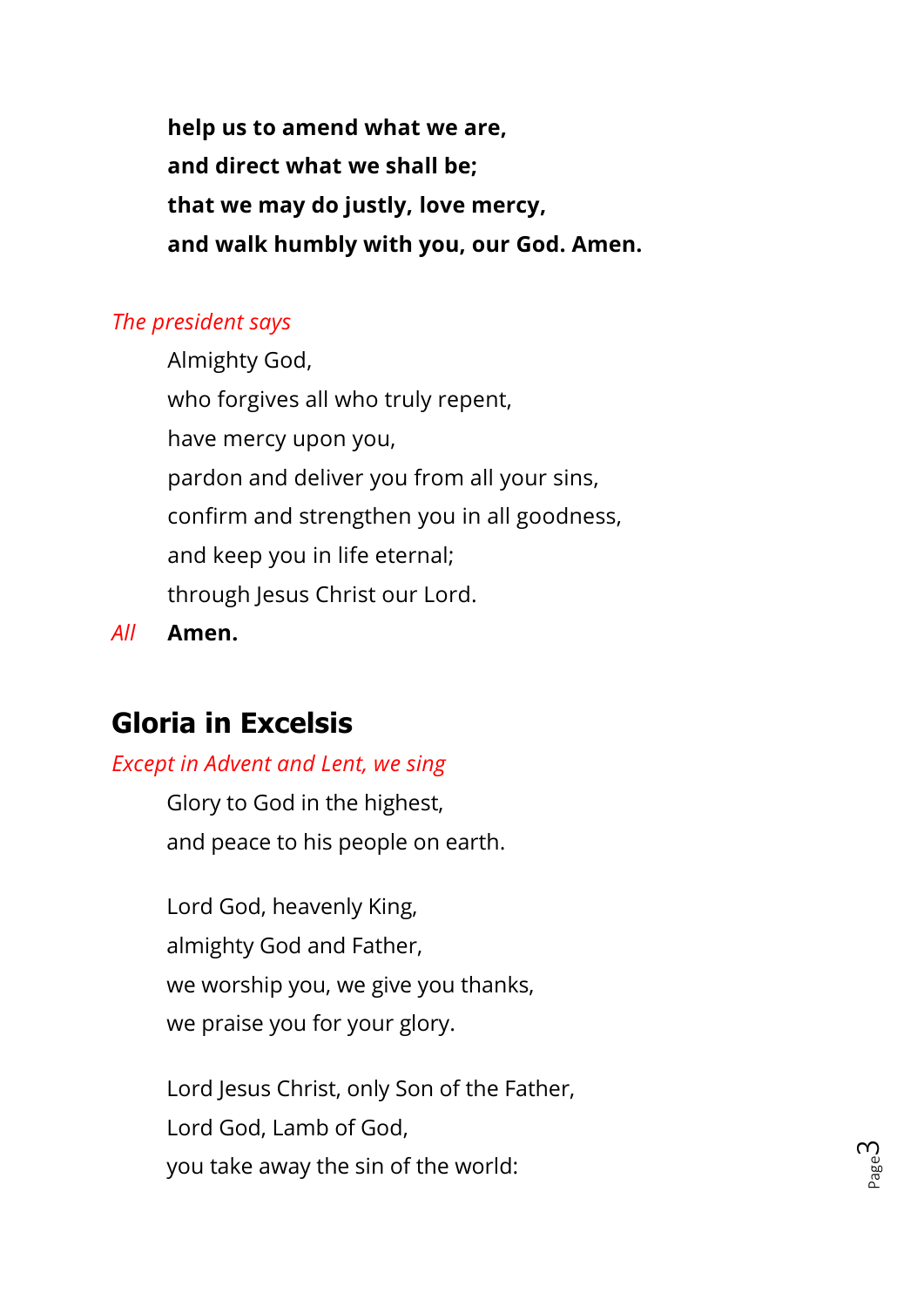have mercy on us; you are seated at the right hand of the Father: receive our prayer.

For you alone are the Holy One, you alone are the Lord, you alone are the Most High, Jesus Christ, with the Holy Spirit, in the glory of God the Father. Amen.

## **The Collect**

*The president introduces a period of silent prayer with the words 'Let us pray'. The Collect is said, and all respond*

*All* **Amen.**

# ¶ The Liturgy of the Word

# **Readings**

*One reading from Scripture precede the Gospel reading. At the end of the reading the reader says*

This is the word of the Lord.

*All* **Thanks be to God.**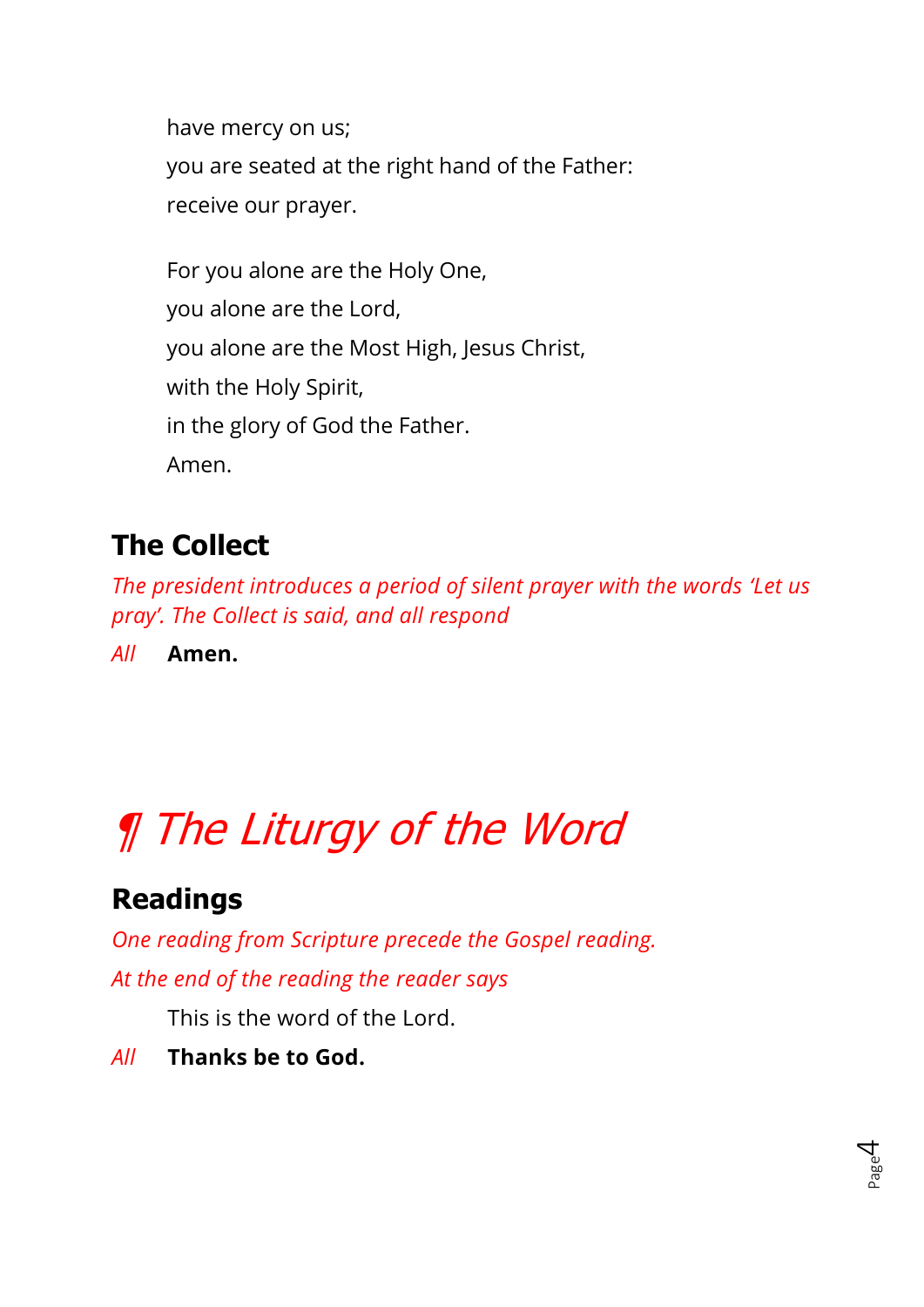## **Gradual Hymn**

## **Gospel Reading**

*When the Gospel is announced a minister says*

Hear the Gospel of our Lord Jesus Christ according to *N*.

*All* **Alleluia!**

#### *At the end*

This is the Gospel of the Lord.

*All* **Alleluia!**

## **Sermon**

# **The Nicene Creed**

*A minister leads the people in saying the Creed*

We believe in God,

*All* **the Father, the Almighty, maker of heaven and earth, of all that is, seen and unseen.**

> **We believe in one Lord, Jesus Christ, the only Son of God, eternally begotten of the Father, God from God, Light from Light, true God from true God, begotten, not made, of one Being with the Father;**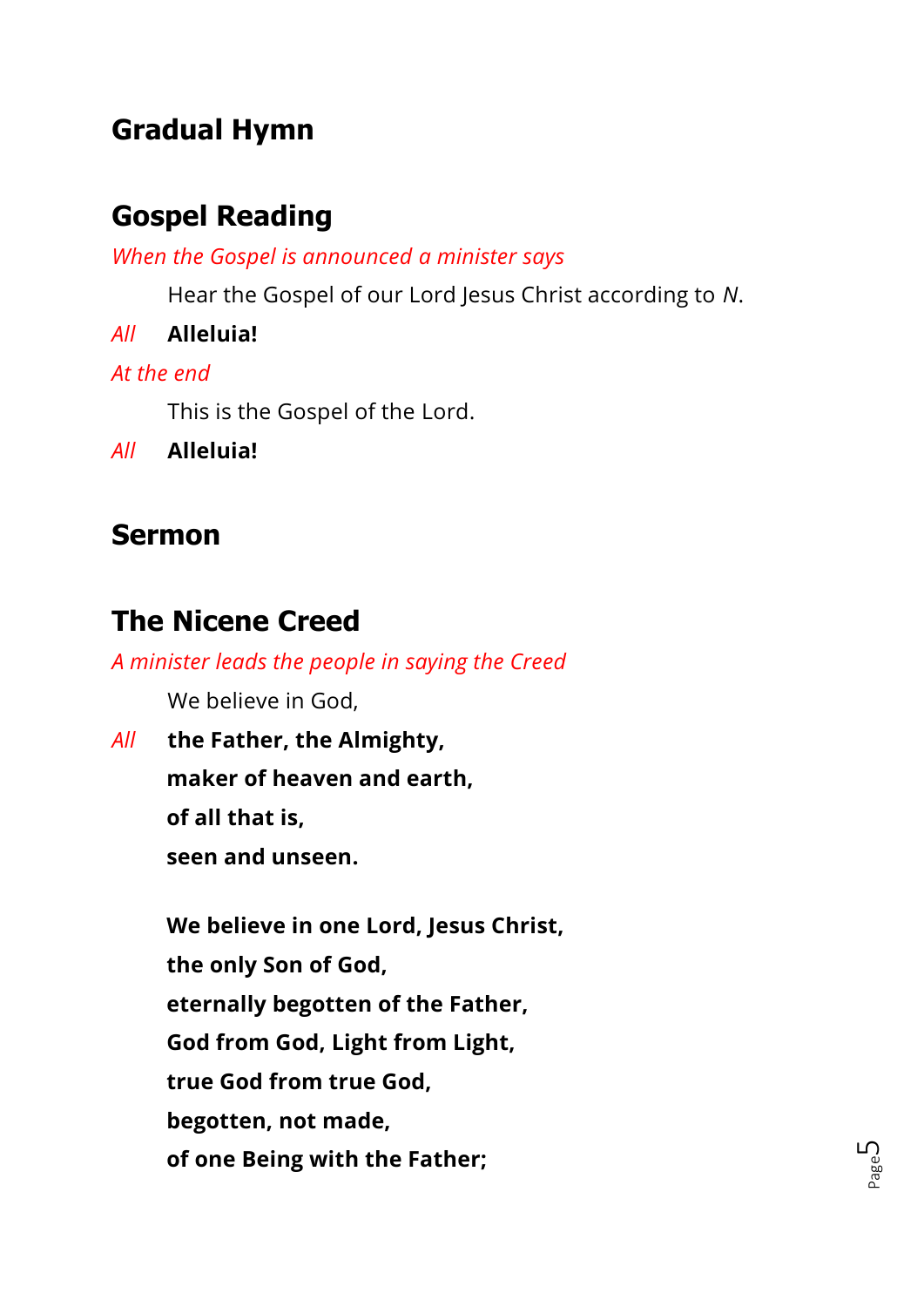**through him all things were made.**

**For us and for our salvation he came down from heaven, was incarnate from the Holy Spirit and the Virgin Mary and was made man.**

**For our sake he was crucified under Pontius Pilate; he suffered death and was buried. On the third day he rose again in accordance with the Scriptures; he ascended into heaven and is seated at the right hand of the Father. He will come again in glory to judge the living and the dead, and his kingdom will have no end. We believe in the Holy Spirit, the Lord, the giver of life, who proceeds from the Father and the Son, who with the Father and the Son is worshipped and glorified, who has spoken through the prophets. We believe in one holy catholic and apostolic Church. We acknowledge one baptism for the forgiveness of sins. We look for the resurrection of the dead, and the life of the world to come. Amen.**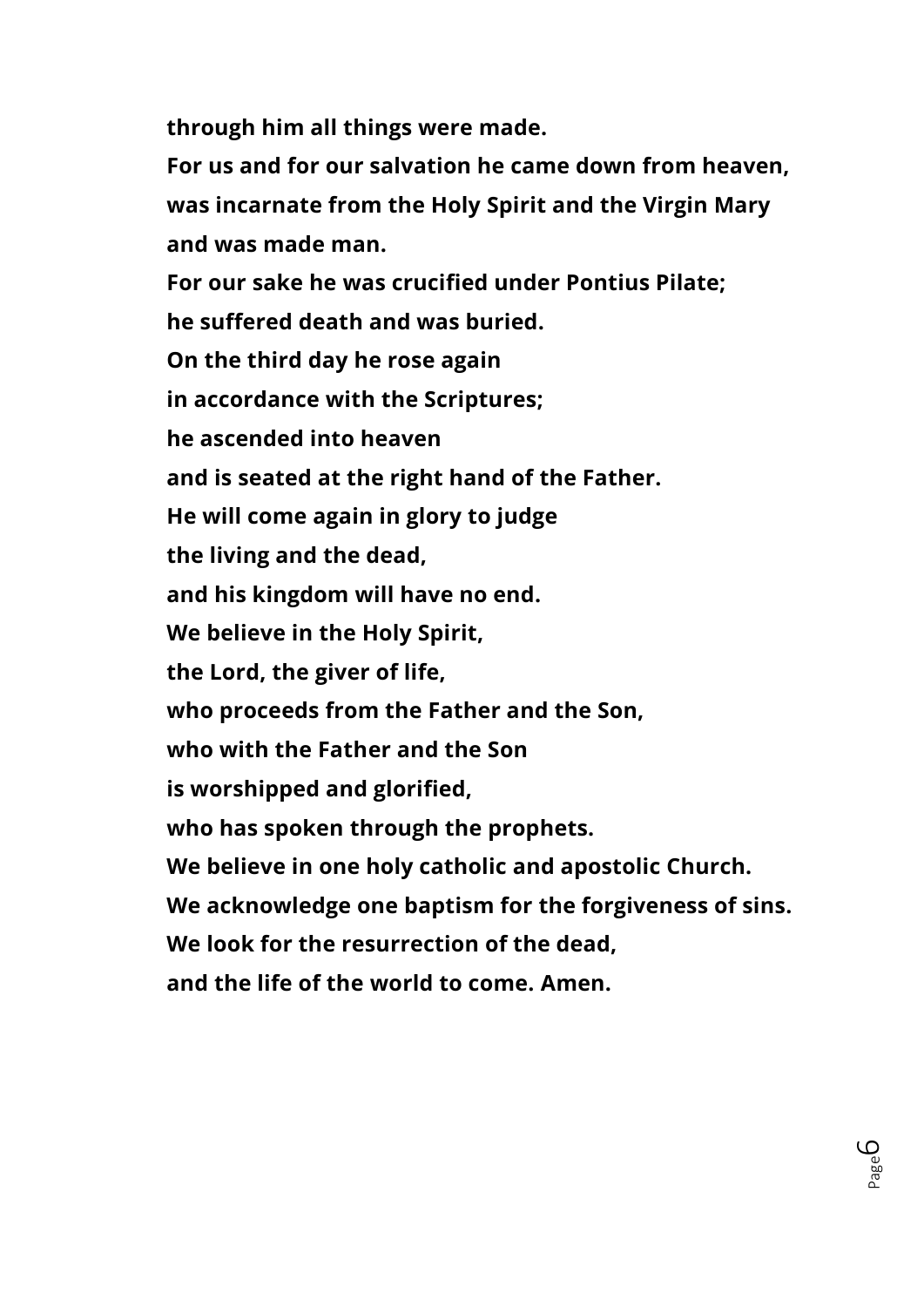## **Prayers of Intercession**

*A minister introduces the Prayers of Intercession, using these or similar words*

Let us pray

*The prayers usually include these concerns and may follow this sequence:*

- ¶ *The Church of Christ*
- ¶ *Creation, human society, the Sovereign and those in authority*
- ¶ *The local community*
- ¶ *Those who suffer*
- ¶ *The communion of saints*

#### *These responses may be used*

Lord, in your mercy

- *All* **hear our prayer.**
- *And at the end, this may be said*

Merciful Father,

*All* **accept these prayers for the sake of your Son, our Saviour Jesus Christ. Amen.**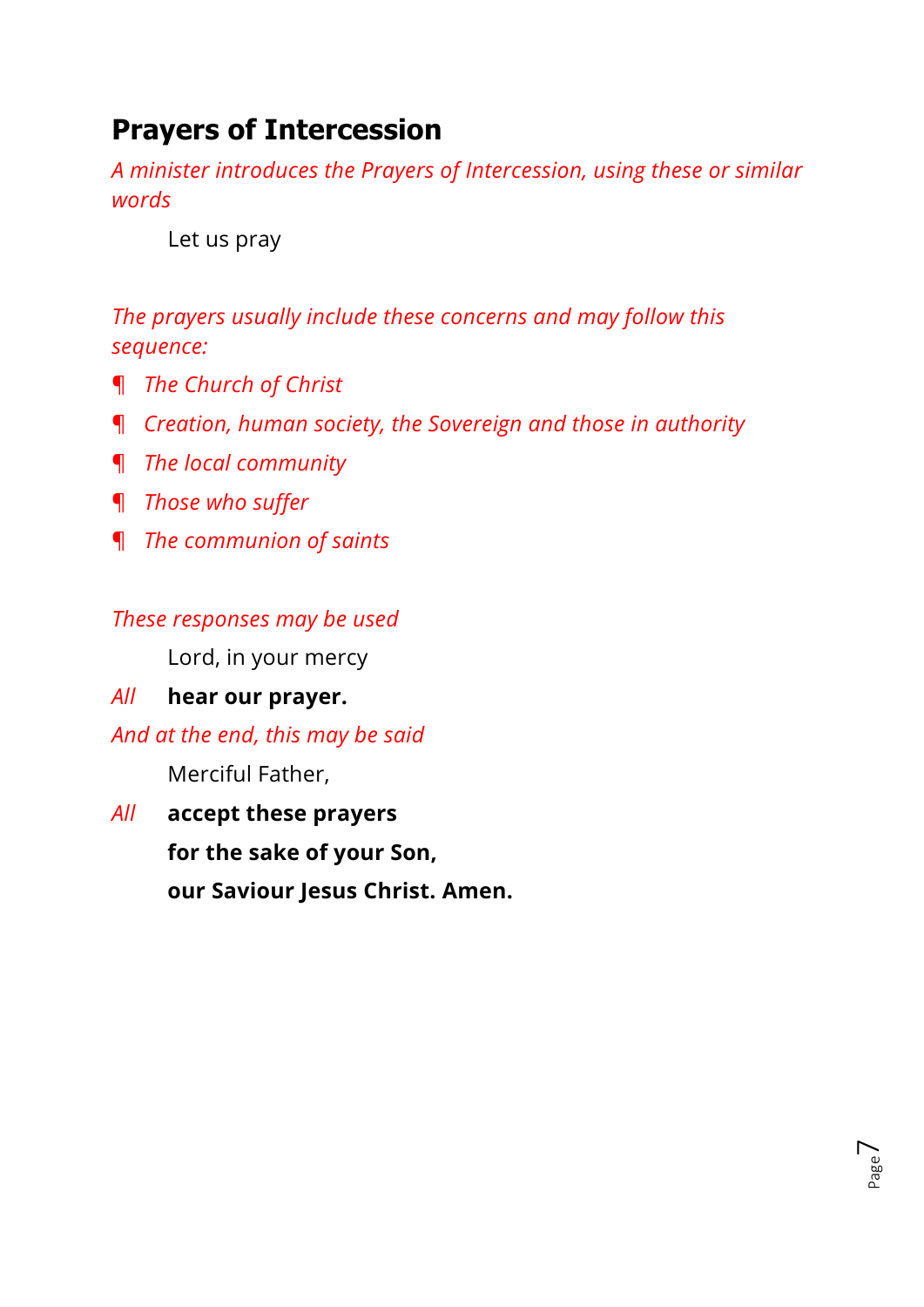# ¶ The Liturgy of the Sacrament

# **The Peace**

*The president may introduce the Peace with a suitable sentence, and then says*

The peace of the Lord be always with you

#### *All* **and also with you.**

#### *A minister says*

Let us offer one another a sign of peace. *All may exchange a sign of peace.*

# **Preparation of the Table**

# **Taking of the Bread and Wine**

*The Choir sings the Offertory Anthem. The table is prepared and bread and wine are placed upon it. The president takes the bread and wine.*

# **The Eucharistic Prayer**

*An authorized Eucharistic Prayer is used.*

*The president says*

The Lord be with you

- *All* **and also with you.** Lift up your hearts.
- *All* **We lift them to the Lord.** Let us give thanks to the Lord our God.
- *All* **It is right to give thanks and praise.**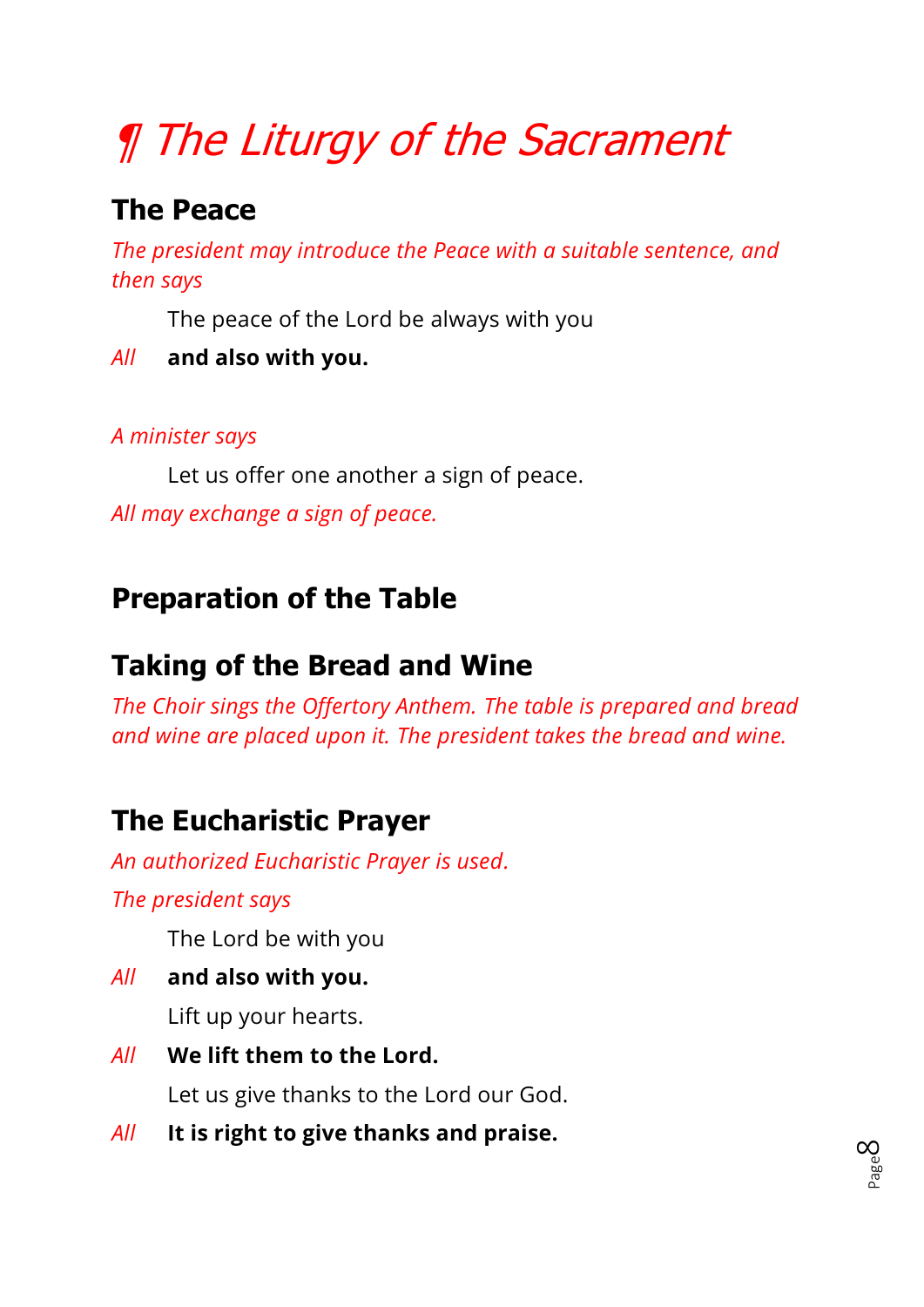#### *The president praises God for his mighty acts and all respond*

*All* **Holy, holy, holy Lord, God of power and might, heaven and earth are full of your glory. Hosanna in the highest. Blessed is he who comes in the name of the Lord. Hosanna in the highest.**

# *The president recalls the Last Supper.*

*This acclamation is used*

Great is the mystery of faith:

*All* **Christ has died: Christ is risen: Christ will come again.**

*The Prayer continues and leads into the doxology, to which all respond boldly* **Amen.**

## **The Lord's Prayer**

#### *A minister says*

Let us pray with confidence as our Saviour has taught us

*All* **Our Father, who art in heaven, hallowed be thy name; thy kingdom come; thy will be done; on earth as it is in heaven. Give us this day our daily bread. And forgive us our trespasses,**

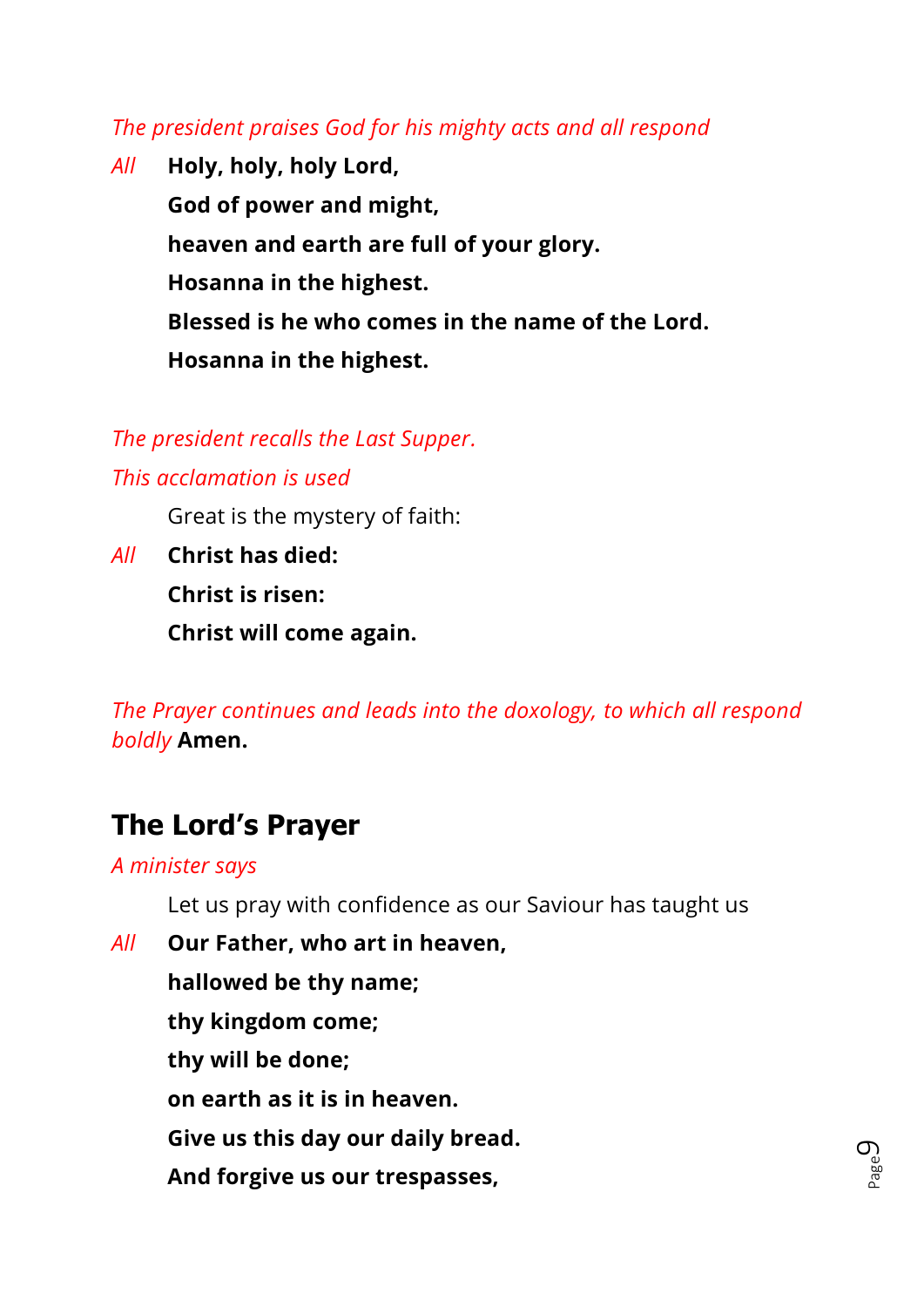**as we forgive those who trespass against us. And lead us not into temptation; but deliver us from evil. For thine is the kingdom, the power and the glory, for ever and ever. Amen.**

#### **Breaking of the Bread**

*The president breaks the consecrated bread and says*

Every time we eat this bread and drink this cup,

*All* **we proclaim the Lord's death until he comes.**

# **Giving of Communion**

*The president invites the people to receive the Sacrament using these or other authorized words*

Jesus is the Lamb of God

Who takes away the sin of the world.

Blessed are those who are called to his supper.

*All* **Lord, I am not worthy to receive you, But only say the word and I shall be healed.**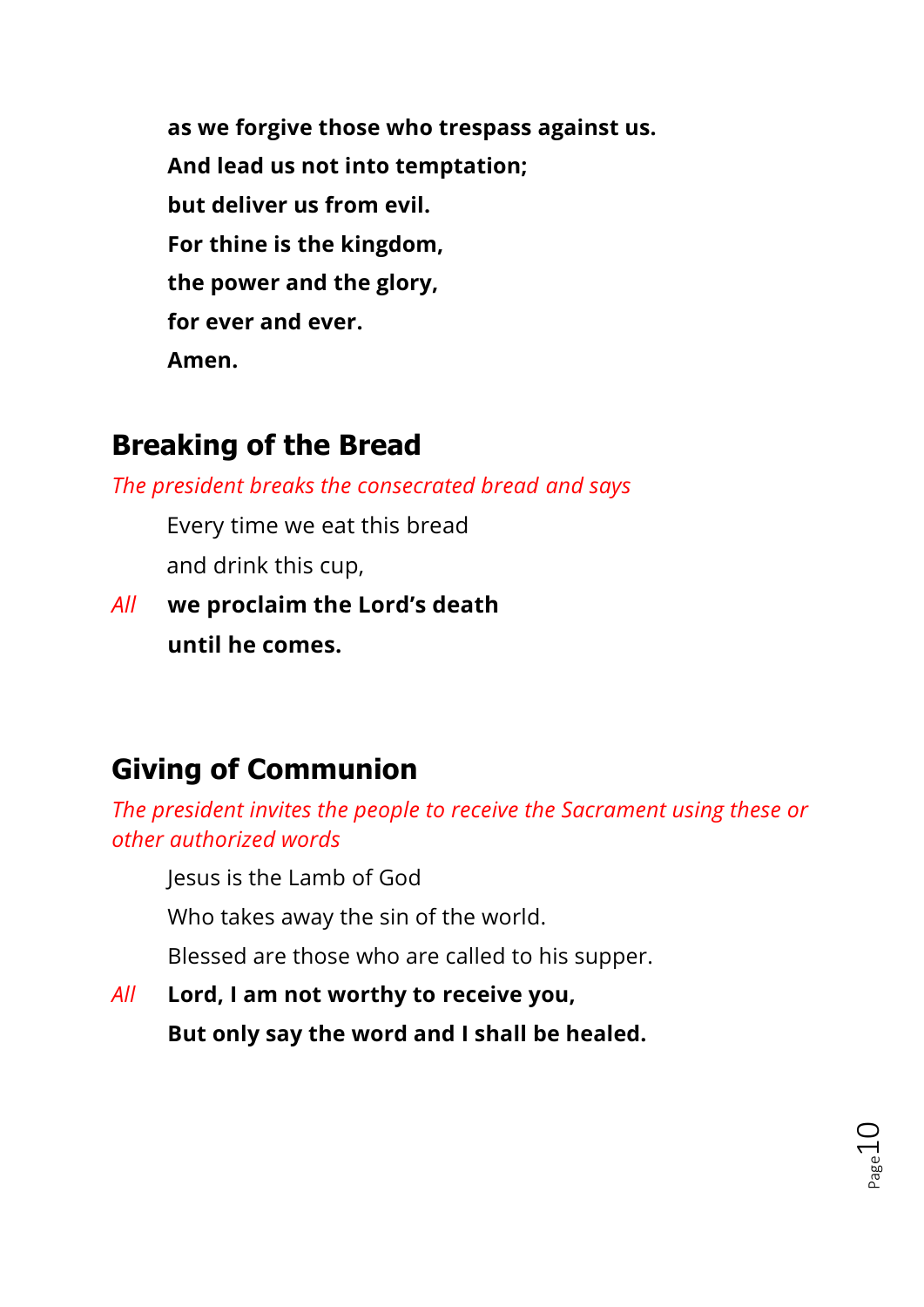*The president and people receive Communion.*

*Authorized words of distribution are used and each communicant replies*

#### **Amen.**

*As the people receive the Sacrament, we sing the Agnus Dei and a Communion Hymn*

 **Lamb of God, you take away the sin of the world, have mercy on us. Lamb of God, you take away the sin of the world, have mercy on us.**

**Lamb of God, you take away the sin of the world, grant us peace.**

*Any consecrated bread and wine which is not required for purposes of communion is consumed at the end of the distribution or after the service.*

#### **Prayer after Communion**

*The Post Communion or another suitable prayer is said.*